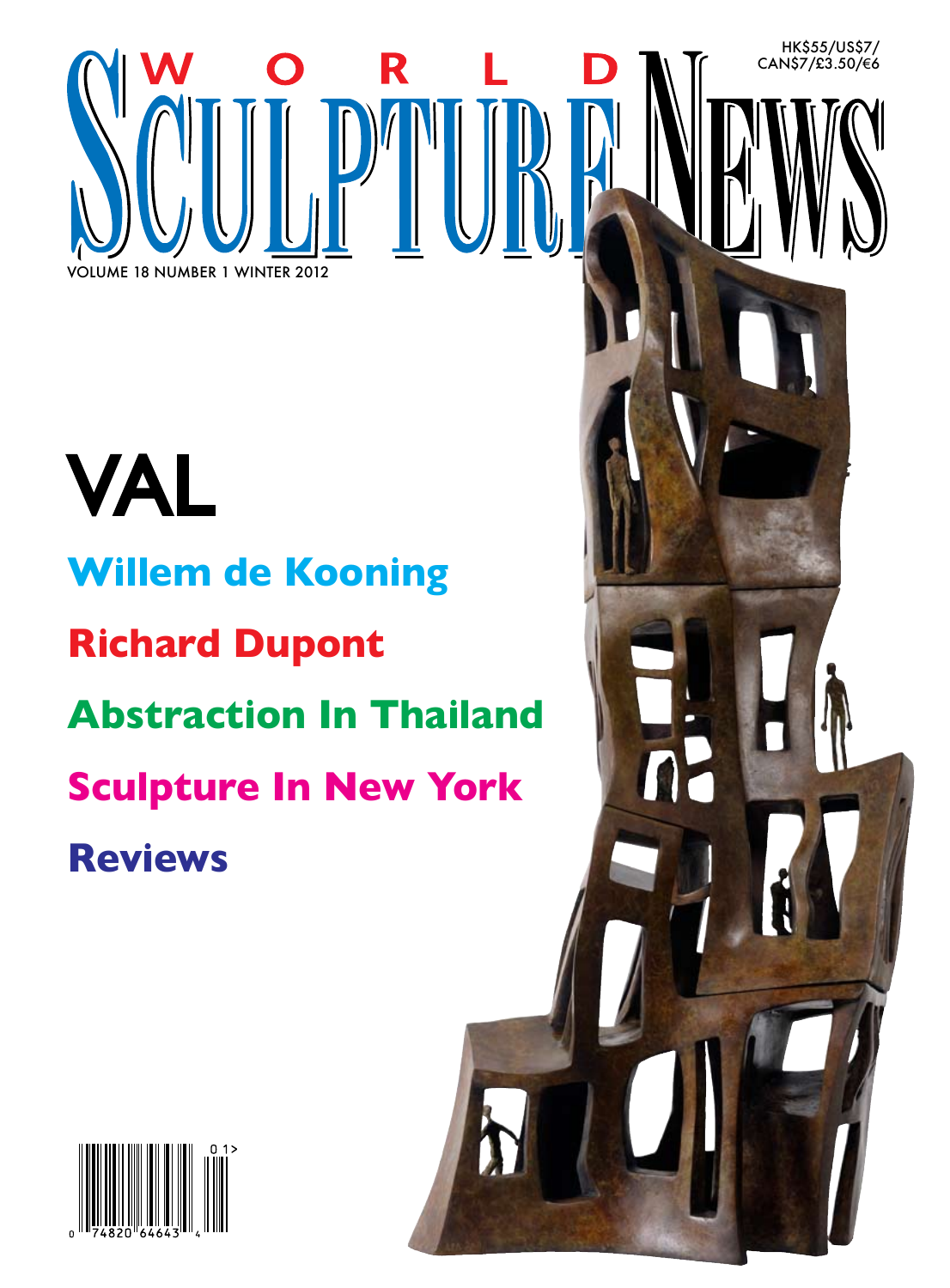*The sculpture of Valérie Goutard is a singular blend of private sensibility and public consciousness. Through her art she addresses such themes as loneliness, alienation, and the environment, all of which are at the center of contemporary art discourse. She is also addressing something of the fragility and instability of contemporary life.* 



## *The Theater Of Isolation*

By Ian Findlay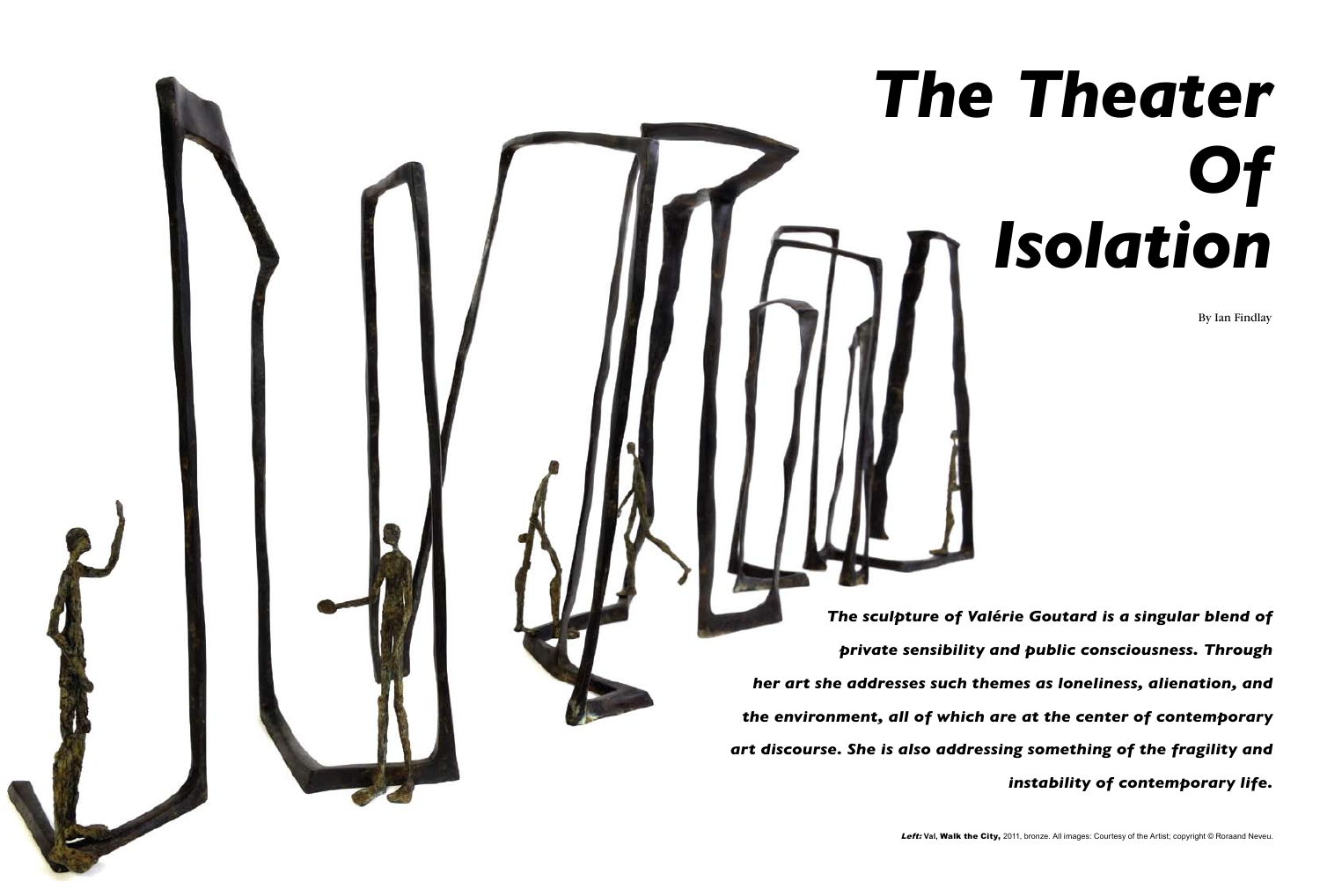The contemporary urban world is<br>
crammed with gleaming sky-<br>
scrapers and streets alive with<br>
the incessant murmur of<br>
humanity on the move. Yet,<br>
behind this confident facade there is crammed with gleaming skyscrapers and streets alive with the incessant murmur of humanity on the move. Yet, behind this confident façade there is another reality, an intensely human one where anxiety prevails and where

lives are lived out in "quiet desperation." Modern sculptors have always understood the sadness of urban living as well as its pleasures. By participating in urban life fully sculptors have been able to make works in a wide range of forms—from formal figuration to pure abstraction—that express the myriad faces of the humanity, embracing everything from sadness to joyfulness, from tragedy to love, to the achingly sentimental to the boldly romantic and so making their art accessible even to those for whom sculpture is at best a passing intrusion.

Each generation provides a fresh urban narrative with which sculptors engage and for whom the articulation of the complexity of the human condition drives their art making. This is certainly true for the Thailand-based French sculptor Valérie Goutard, known in the sculpture world simply as Val. Her art represents a singular blend of private sensibility and public consciousness, embracing as it does varied expressions of love, human frailty, loneliness, alienation, the instability and fragility of urban life, space, the power of architecture in people's lives, and the effort of creating a habitable urban environment. All of these themes form the core of her contemporary art discourse. Such things are clear in the 30 sculptures that comprise Val's exhibition, *Moments*, at Singapore's Red Sea Gallery.1

The boldest and most precarious of urban sculptures are truly about moments,

about human gesture, about quiet defiance in the face of unrelenting change and the seemingly crushing finality of contemporary life. Perhaps all singular art is about



tectonic works such as the bold bronze *Ville Fantastique* (2011) and the gently undulating *The Roof of the World* (*Le toit du monde*) (2012). In *Ville Fantastique*  the tiny inhabitants are imprisoned within the narrow confines of their teetering building: one expects it to collapse at the slightest touch. The structure, however, which reminds one of the architecture of a number of desert communities around the world, is stronger than one imagines, as are the people who inhabit it. There is a Gaudiesque quality about *Ville Fantastique* that is refreshing; indeed Val made this piece so that it may be shown as a vertical structure or dismantled and exhibited as a horizontal piece thereby changing the physical and emotional intensity of the work.

dynamic of a person for whom even<br>the briefest moment in life cannot be<br>wasted, as can be seen in her work-<br>ing on "four to five pieces at the same<br>time." "For me work is a regular life," she n conversation with her there is the dynamic of a person for whom even the briefest moment in life cannot be wasted, as can be seen in her working on "four to five pieces at the same says. "I want to be able to wake up in the morning and just go. When I wake up, the sculpture is there or I leave it in a corner for some time. It could be weeks or months

"In this work the primary idea was to have three different structures that could stand separately or be assembled as one vertically," says Val. "This work came after one called *Home Sweet Home* in which I could open up the sculpture in a way that I felt myself a voyeur, peering into intimate space. This work was on a horizontal level, while *Ville Fantastique* was getting the same idea





is much more elaborate. With the roof of roof of the sculpture is undulating."<sup>2</sup>

*The Roof of the World* is a large bronze work in progress, in five sections on which she has been working for eight months, and had architecture as its starting point and then the figures followed. Where *Ville Fantasique* suggested only an architectonic presence, *The Roof of the World* also involved the environment.

To combine the human presence, the architecture, and the fluid line of the roof that suggests the rising and falling of natural landscape "was a long process because each line should not be boring. There are five sections to *The Roof of the World* and the struggle for me was to create the rhythm and the balance of one section to another and then make sure that internally the lower parts of the work would be open and also in balance. For me the open architecture and undulating 'roof' should function as one. The figures within the work are a part of the narrative of humanity within the world or in an imaginary world. Cities are present in our world and people must live in them. *The Roof of the World* should, like *Ville Fantastique* and *Agora* (2011), represent a balance between the man-made and the natural worlds."

Such works as *Ville Fantastique*, *The Roof of the World*, and *Agora*, which is an architectural piece of a passage with tall rectangular forms, may be seen as metaphors for time and space, of balance and imbalance, of freedom and imprisonment within one's surroundings. *Sweet Chat* (2011), a sentimental work, possesses a sense of intimacy

volume to her line, especially in *The Roof of the World* and *Sweet Chat*, she also adds fantasy as well as a less severe reality.

vertically. In *Home Sweet Home* the line is that, when placed with such works as *Ville*  simple, while in *Ville Fantastique* the line *Fantastique* and *The Roof of the World*, *Home Sweet Home* there is the line of a and warmth in the crowded urban and gentle and fluid landscape that I have taken digital worlds in which we live now. Here further in *The Roof of The World*, where the there is an oppressive feeling of loneliness, serves to emphasize the lack of intimacy the isolation of one neighbor from another, a visceral alienation, whether in a crowd or alone within a shaky building. Where Val's line before was more of a drawing line, it is now, in each of these works, thicker, more voluminous so that it defines space. This quality is new to her work and adds significantly to its strength. By adding



before I get back to it; while I am working on other things and then suddenly the solution presents itself [and it is quickly completed."] This ability to make pieces on a broad front is an essential part of her character, perhaps a hangover from her days in advertising.

Another vital aspect to understanding her art making is that Val rarely "prepares by drawing or sketching" her ideas. Although she admits to occasionally making "brief notes or [drawing] a line or two," what is important is the spontaneity she achieves in her art, especially in the making of her small figures, whose roughhewn forms remind one of the art of Elisabeth Frink (1930–1993) and Alberto Giacometti (1901–1966). The manner in which she makes her figures speaks to her sense of control over her artistic vision. Her figures, which are predominantly androgynous, are generally from 10 to 15 centimeters tall. Val uses a soft wax for the small figures while a harder wax is used over a metal armature for larger pieces.

Figures populate Val's sculptures as studied observers of the world around them. The figures appear sad, isolated, and uncannily alienated from their surroundings, which can be seen

**Val,** Hide & Seek II, bronze.

Val, Ville Fantastique, 2011, bronze, horizontal (see *Cover*), dimensions variable. **as subsequent architectural** possesses a sense of intimacy val, Corridor, bronze. as slimmed-down architectural



## Val, The Roof of the World (Le toit du monde), 2012, wax model, dimensions variable

**Val,** Corridor, bronze.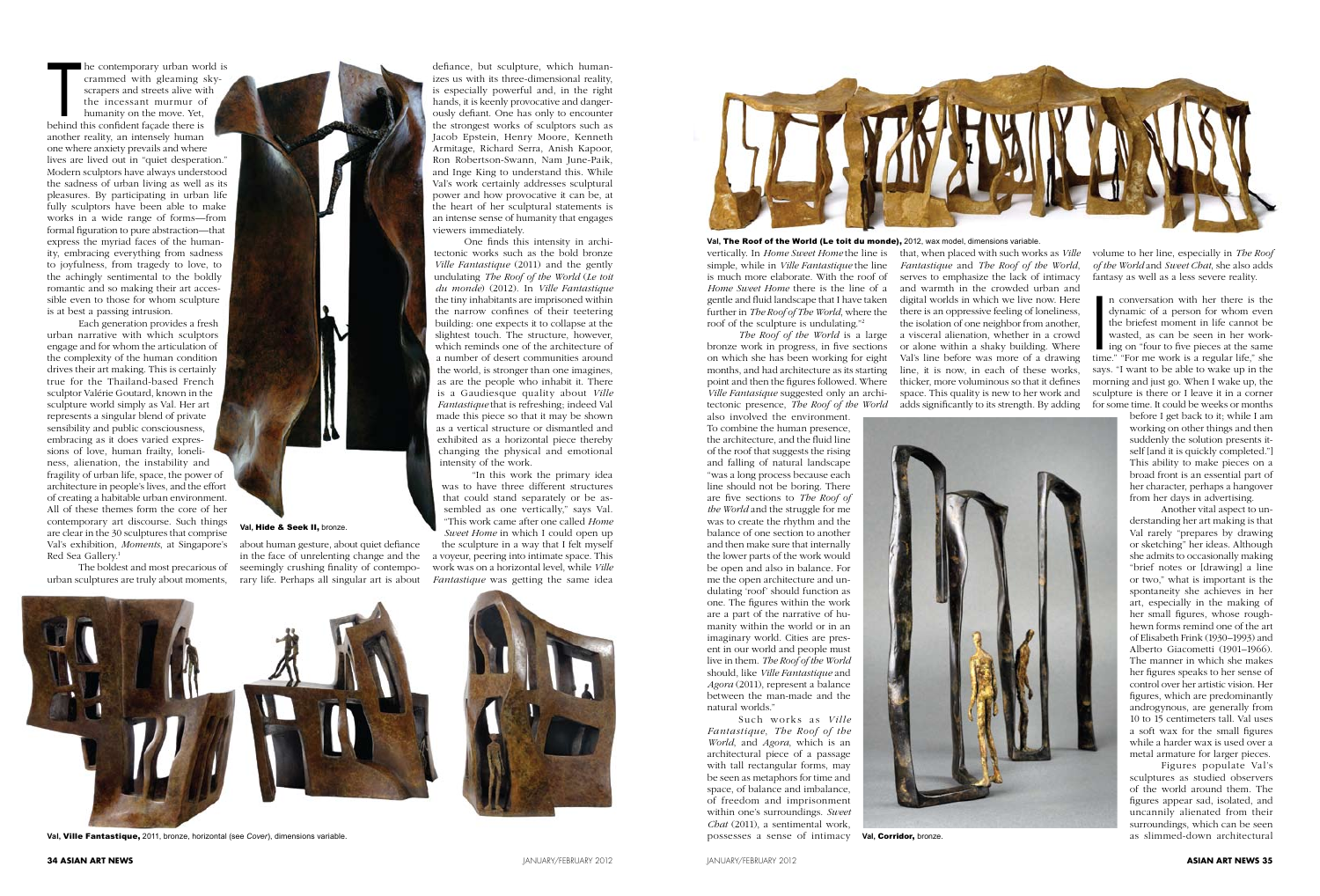

## Val. Urban Gathering, bronze.

**Val,** Le Rendez-Vous Amoureux, 2010, bronze, 125 x 130 x 95 cm.

statements as in *Walk the City* (2011), which has five small figures, and *Urban Gathering*, which has seven tiny figures. Such figures can be readily found in the work of such sculptors as Kevin Fung, from Hong Kong, Redy Rahadian, from Indonesia, and Josep Bofill, from Barcelona.

*Les Mariés III* (2011) has two figures magically suspended in the air and *Les Méandres de la Pensée* has a soli-

The two seated figures in *L e R e n d e z -Vo u s Amoureux* (2010) are much more robust, more vitally in tune with life. This work has something of the quiet dynamic art of the British sculptors Lynn Chadwick  $(1914 - 2003)$  and Kenneth Armitage  $(1916 - 2002)$ . Whatever situation Val places her protagonists, when she is working on them "it is the posture on which I concentrate [not the emotions] because posture is the most important for me, it is a moment captured."

tary figure climbing; *Hide and Seek* has two figures avoiding one another, while the two figures in *Together* and *Cabaret* are sitting quietly and dancing, respectively, yet no one is truly communicating. It is part of their humanity, a part of the play in which they are forced to participate. There is something sadly sentimental here, as there is in the action of parents swinging their child in *Newborn Child II* (2011). This sentimentality, however, gives the work a unique strength.

al's works are indeed moments<br>
shaped without preamble, molded<br>
directly, much as a painter paints<br>
directly onto the canvas without<br>
a sketch. And what makes the<br>
works memorable is that each speaks to shaped without preamble, molded directly, much as a painter paints directly onto the canvas without a sketch. And what makes the

The such that is also a definite<br>theatricality in Val's art, a<br>Waiting for Godot kind of<br>theatricality. One sees it in<br>such works as *Délices de la lecture*, esides literary and poetic influences there is also a definite theatricality in Val's art, a *Waiting for Godot* kind of theatricality. One sees it in *Corridor*, and *Blues*. In these works Val is addressing the essential loneliness of humankind, something that she feels deeply. "When I look back at some pieces I did a few years ago, there is a kind of sadness and sometimes loneliness about human destiny. But, at the same time, I don't see this as a tragedy:

a different aspect of her emotional and psychological life as well as to those moments that she wishes to preserve. As she has noted, when she begins her work, she "has a vague idea, because I don't draw or sketch out ideas beforehand." Her spontaneity, however, does not lessen the feelings of the sad isolation and psychological anguish that dominates much of her art.

Val's first encounter working with

clay in the late 1990s while she was still in advertising was the catalyst in her becoming a sculptor. "What was important that day was that I was able to do something with my hands. It was like coming back to something that was essential." Watching her work I sense that Val's emotions are always steeped in the essentials of life. There is never a feeling that she has anything to do with the frivolous aspects of living. She says that she feels lucky to be a sculptor and is not influenced by any one sculptor in particular. Her early studies of literature, however, especially poetry, are clearly visible in the elegiac line of such works as *Urban Gathering* and *Walk the City*. "I need to have books with me when I travel because I need to have something to do, so that I don't feel alone. When you study a text, you discover what the author wanted to express and so on; when I

speak about a piece of my work with someone, it is like a textual examination. I have a rhythm in my work that may come from my early habit of reading aloud. There is a certain melody to it."

I do see hope. For me human destiny is like walking on a tightrope. You have the capacity to do what you want to do and to live as you wish to live but you have to realize that all this can be broken or destroyed in an instant. And that is why I think that my work conveys the idea of enjoying the preciousness of the moment [even though it may be a sad one.] I think

this is really conveyed in *New Born Child II*. The couple, supporting their child, is balanced on a base, which could be a wave that might move at any moment to destroy their balance of or move them further into their destiny.

"One of my first pieces was called *Theatre* (2004) because the two figures in it were placed as if on a stage. We believe that we can control our destiny, but in fact we are acting out our roles as humans, yet we do not fully



ideas that we have are just a tiny part of the billions of people in the world with whom we must live. Theater, like all literature, is not real life. It is fantasy, dream, illusion, as in *Cabaret* (2011), which has two figures dancing, and *Blues* (2011) in which a tiny figure sits on the edge of the work, sad, but almost as if it is about to stand to deliver a monologue or soliloquy. In *Corridor* (2011) two figures are opposite each other but not quite in sight of one another as if they are on a stage set or in the wings about to come on stage for a confrontation."

It is easy enough to speak of literature, poetry, and theater as informing her work, influences that are both subtle and clear depending on one's mood. She speaks of her admiration of Henry Moore's family scenes in landscapes, Matisse's artistic sensuality, Modigliani's portraits but not his sculpture, and Giacometti for "although his figures appear stiff…he does not so much reveal the external person, but rather the soul."

Most obviously, however, architecture is the strongest reality that lends dramatic atmosphere to her works. The suggestions of buildings dominate Val's moments. Her

we are just playing a role. I think all the

understand these. When I did *Walking Composition* (2006), I felt that we think that we are unique or special but in fact **Val,** Cabaret, bronze.

Above left: **Val,** New Born Child II, 2011, bronze, 250 x 241 x 98 cm. Above center: **Val,** Les Mariés III, 2011, bronze, 102 x 53 x 30 cm. Above right: **Val,** Les Méandres de la Pensée, 2011, 43 x 11 x 10 cm.